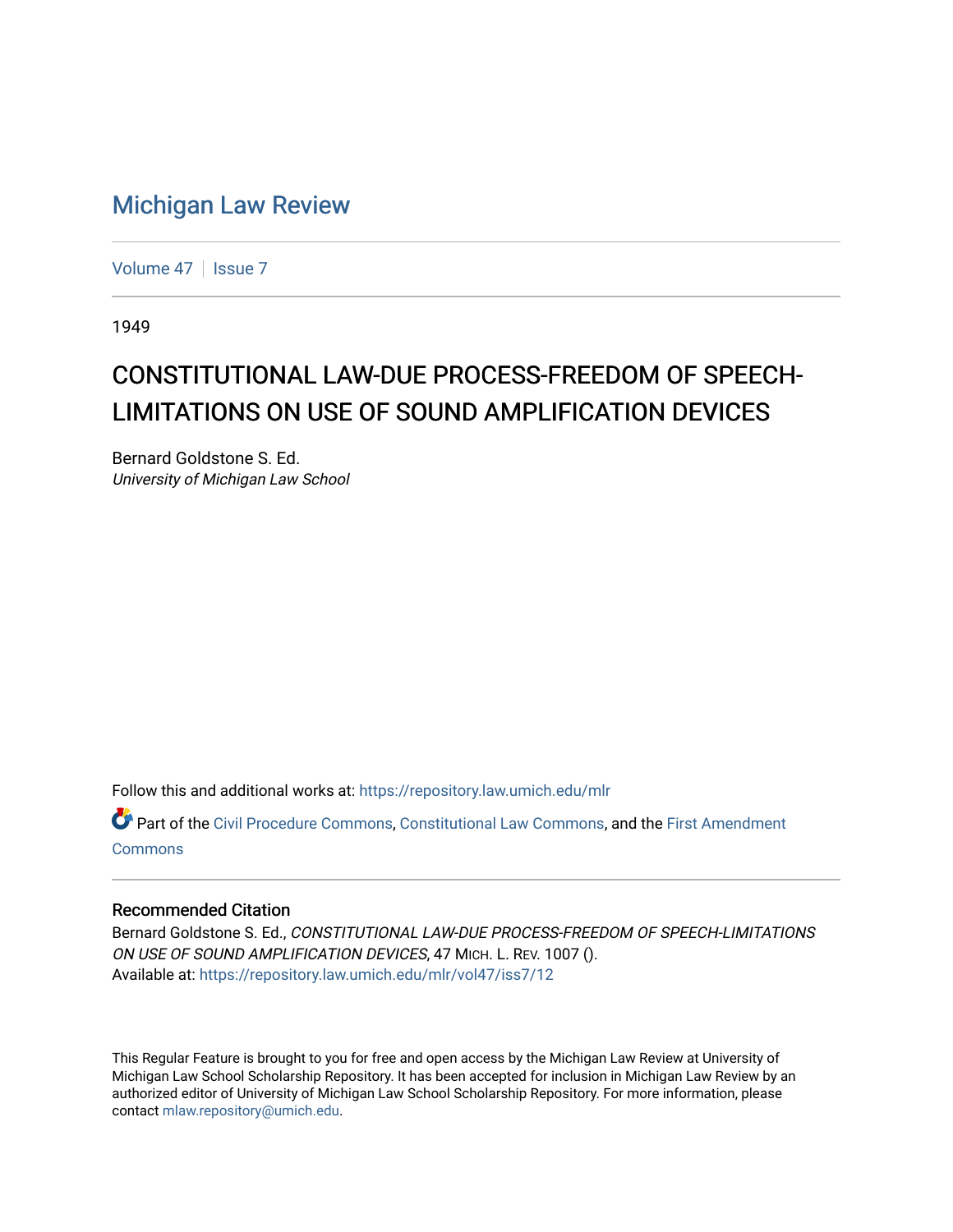CONSTITUTIONAL LAW-DUE PROCESS-FREEDOM OF SPEECH-LIMITATIONS ON UsE OF SouND AMPLIFICATION DEVICES-Appellant used sound equipment mounted on his truck to comment on a labor dispute. He was convicted in a police court of violating a city ordinance which prohibited the use on any public street of sound amplifying devices emitting loud and raucous noises. The intermediate court of appeal of New Jersey, in affirming the conviction, construed the ordinance to be an absolute prohibition.1 The conviction was sustained on appeal to the highest court of New Jersey by an evenly divided court of twelve justices.2 **On**  appeal to the United States Supreme Court, *held,* affirmed. Justice Reed, jofned by Chief Justice Vinson and Justice Burton, found that the ordinance was not a denial of due process of law in that it was sufficiently definite and did not constitute an abridgment of free speech. Justices Frankfurter and Jackson concurred specially. Four justices dissented. *Kovacs v. Cooper,* (U.S. 1949) 69 S. Ct. 448.

In *Saia v. New York*, five members of the Court agreed that the concept of free speech accorded constitutional protection to the use of sound amplification devices.3 The principal case indicates that Justices Reed and Burton have reversed their views expressed in the *Saia* case, where they joined with Justice Frankfurter in asserting that only a problem of municipal regulation of a nuisance was presented.<sup>4</sup> In the *Saia* case the Court struck down a city ordinance which prohibited unlicensed use of loudspeakers as being a previous restraint on freedom of speech.<sup>5</sup> Faced with a different type of ordinance in the principal case, Justice Reed interprets it as preventing the use of loudspeakers only if loud and raucous noises are emitted,<sup>6</sup> and concludes that it is a proper exercise of the state's police power to

l Kovacs v. Cooper, 135 N.J.L. 64, 50 A. (2d) 451 (1946).

<sup>2</sup>Kovacs v. Cooper, 135 N.J.L. 584, 52 A. (2d) 806 (1947).

3 334 U.S. 558, 68 S.Ct. 1148 (1948). Chief Justice Vinson, Justices Black, Douglas, Murphy and Rutledge. See 47 MrcH. L. REv. 111 (1948); 58 YALE L. J. 335 (1949).

<sup>4</sup> Supra, note 3. In the principal case Justices Frankfurter and Jackson reiterate their views expressed in the Saia case.

5 Supra, note 3; see also Lovell v. City of Griffin, 303 U.S. 444, 58 S.Ct. 666 (1938).

<sup>6</sup>The Court holds that the words "loud and raucous" through daily use have acquired a sufficiently definite meaning to meet the constitutional requirements of due process of law. See Winters v. New York, 333 U.S. 507, 68 S.Ct. 665 (1948).